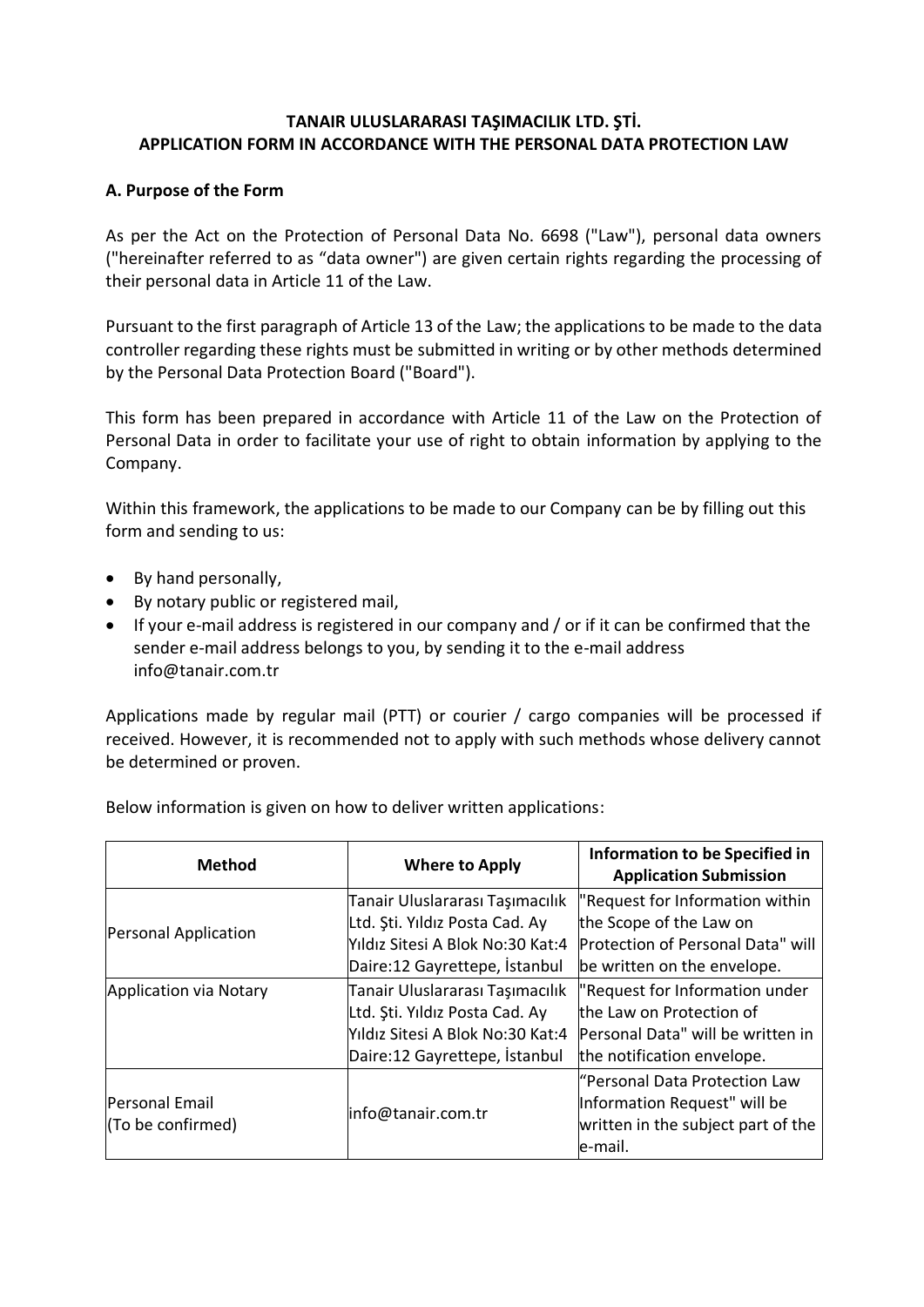The applications submitted to us will be answered within thirty (30) days from the date the request is received by one of the methods described above (this period starts after the identity of the sender is confirmed in applications made by normal e-mail) in accordance with paragraph 2 of Article 13 of the Law on KVK. Our responses will be delivered to the applicant in written or electronic form in accordance with the provision of Article 13 of the relevant KVK Law.

For detailed information regarding the process after your application with this form, please refer to the "Personal Data Protection, Processing and Destruction Policy" ("Policy") published on www.tanair.com.tr

# **B. Contact Information of the Applicant**

The information requested with this form is necessary for the correct identification of your identity, for detailed research on your request and for the result of your application. Therefore, please submit your information accurately and completely. Your personal data will not be used in any way other than achieving the purpose.

| Name and surname                           |  |
|--------------------------------------------|--|
| Turkish ID / Foreign Passport Number       |  |
| Telephone number                           |  |
| <b>E-Mail Address</b>                      |  |
| Place of Residence / Address               |  |
| Relationship of the Applicant with the     |  |
| Company (Please indicate your relationship |  |
| with the company. For example, customer,   |  |
| employee, etc.)                            |  |
| Person / Unit You Communicated within the  |  |
| Company                                    |  |

# **C. Request by the Applicant**

*Please explain your request in detail below.*